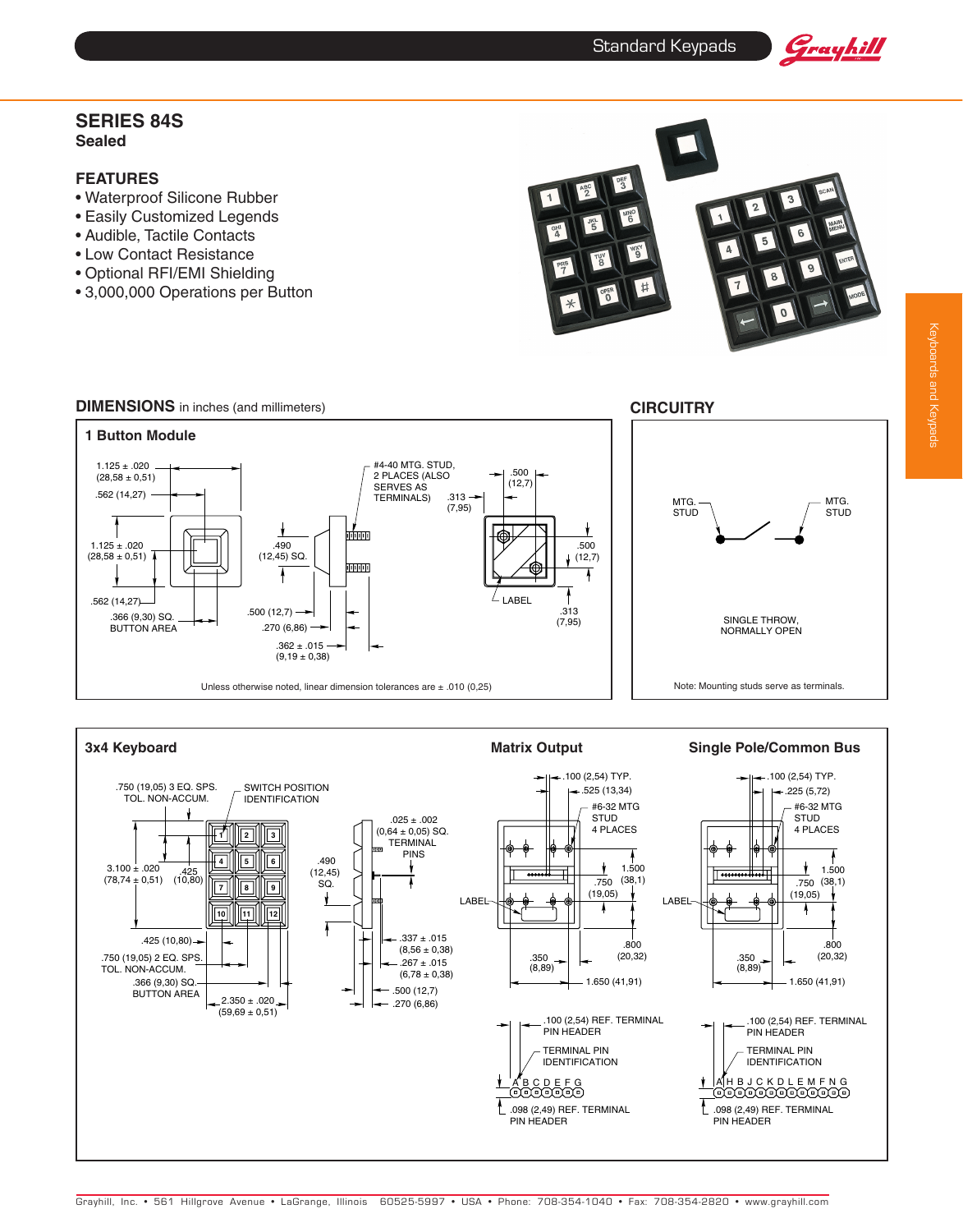



# **Code and Truth Tables**



## **Specifications**

#### **Rating Criteria**

**Rating at 24 Vdc:** ≤10 milliamps resistive **Contact Bounce:** 4 milliseconds maximum at make; 10 milliseconds at break **Contact Resistance:** MOS, TTL, and DTL compatible. (10 ohms maximum) **Life Expectancy:** 3 million operations/button **Insulation Resistance:** 1,000 megohms

#### **Operating Features**

**Pre-Travel:** .030 inches minimum **Operating Temperature:** -55°C to 85°C **Operating Force:** 20 ± 4 ounces **Humidity:** 0 to 98% (no condensation) **Minimum Push Out Force Per Pin:** 5 pounds

#### **Materials and Finishes**

**Terminal Pins:** Copper alloy CDA 725, solder-plated **PC Board:** FR-4 glass cloth epoxy **Contact Dome:** Stainless steel, selectively gold-plated

**Dome Retainer/Rear Seal Sheet:** Polyester

**Mounting Studs:** Phosphor bronze **Optional Hex Nut:** Stainless steel, passivated **Optional EMI Shield:** Aluminum foil **Keypad:** Silicone rubber **Buttons:** ABS Cycolac, grade FR15U

#### **Shielding Effectiveness**

Results shown are typical for a standard Grayhill Series 84S Keyboard. A conductive gasket will generally increase the shielding, depending on the size and shape of the gasket and its material. Data derived for E-Field Radiation.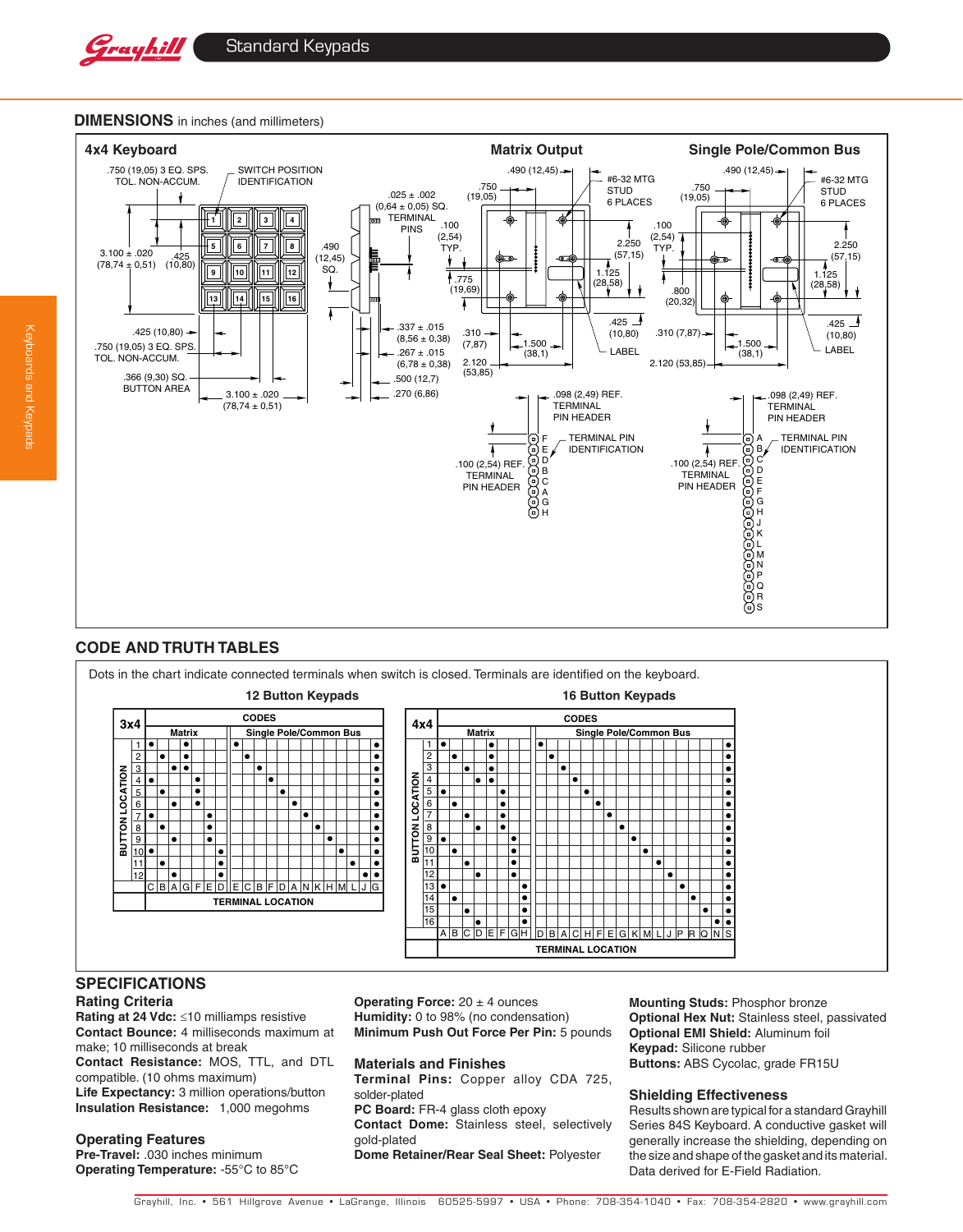

| <b>Frequency</b><br>MHz | Rating<br>in dB |
|-------------------------|-----------------|
|                         |                 |
| 0.1                     | 66.2            |
| 10                      | 94.8            |
| 100                     | 90.5            |
| 400                     | 64.2            |
| 800                     | 42.3            |
| 2,000                   | 40.5            |
| 6,000                   | 33.1            |
| 10,000                  | 34.4            |
| 18.000                  | 37.0            |

#### **Test Method:**

Measurements were made with the keyboard mounted to a brass plate, which in turn was mounted to a shielded enclosure containing the receivingequipment.Asignalgeneratorprovided the frequency source that was radiated from the transmitting antenna to the enclosed receiving antenna. The spacing between antennas was maintained constant throughout the frequency range. The effectiveness rating is determined by establishing a reference reading without obstruction between the two antennas and determining the difference between that reading and the test setup reading.

Grayhill

#### **Note:**

When measured in actual equipment, shielding effectiveness is determined by many factors. This method accurately represents theshielding effectiveness of the Grayhill Series 84S under ideal test conditions.

#### **Standard Legends**

**Available through Grayhill Distributors** To order one of the configurations below, use the dash number shown here; select the keypad size and code, and order the part number with the appropriate legend dash number. The buttons in these keypads can be removed, and reinserted in any configuration. **1 2 3 1 2 3**  $1 \quad 2$ **a C 3 DeF**  $\frac{1}{2}$ **3 DeF 4 5 6 4 5 6 D B 4 ghi 5 JKl 6 mno 4 ghi 5 JKl 6 mno 7 8 9 7 8 9 e 7 7 C PRS B WAY PRS B WAY**  $\star$ **0 F**  $\star$  $#$  $\ast$ **0 a B** OPER **0 D** OPER  $\parallel$  # D **-112 -014 -113 -016**

#### **Custom Legends**



#### **Library of Legends**

Grayhill maintains a legend library which contains the most often requested special legends and many unusual ones. If the legend is in the library, the cost to utilize this legend in your keypad configuration is minimal. If the legend is not available, Grayhill can list the charges required to add your legend to the library. In this manner, new legends are added on a periodic basis. Custom legends to fit your unique requirements may not be as expensive as you think, contact Grayhill.

#### **Adding Color**

Use colored buttons to segregate button groupings or to provide originality.Available in black legends on white or yellow buttons, or in white legends on black, green, red or blue buttons. Two popular combinations, black on white and white on black, are available from Grayhill stock. Delivery time will increase for other color combinations.



#### **Header Connectors**

**Compatible with: Samtec, Inc.** Header Series BCS, BSW, CES, ESW, ESQ, SLW, SSW, SSQ, IDSS and IDSD or equivalent.

#### **Available from your local Grayhill Distributor.**

For prices and discounts, contact a local Sales Office, an authorized local Distributor or Grayhill.

### **Ordering Information**